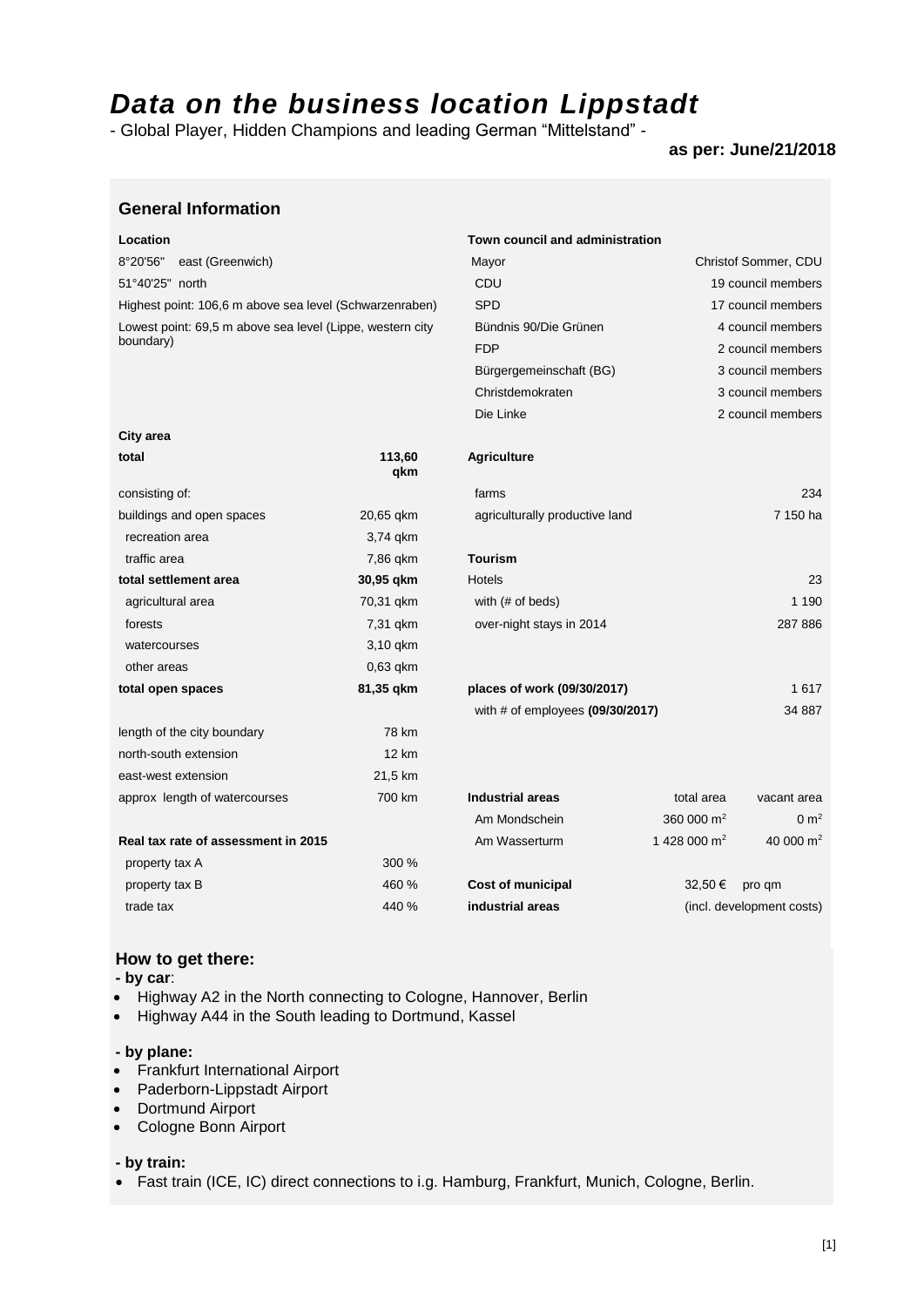# *Data on the business location Lippstadt*

- Global Player, Hidden Champions and leading German "Mittelstand" -

# **Population of Lippstadt**

Quelle: Stadt Lippstadt 2015

| total | 67812   | 66 518 | 66 948             | 66 923  |
|-------|---------|--------|--------------------|---------|
|       | 01.2017 |        | $01.2015$ $012010$ | 01.2000 |

# **Average annual unemployment rates**

| year | District of Lippstadt rate |
|------|----------------------------|
| 2011 | 6.7%                       |
| 2013 | 6.6%                       |
| 2015 | 6.5%                       |
| 2017 | 6.2%                       |

# **Employment figures (subject to social insurance contribution) in Lippstadt**

| branch of industry                                                             | 31.12.2017<br>share in total<br>figures | 31.03.2015<br>share in total<br>figures | 31.12.2013<br>share in total<br>figures | 31.12.2008<br>share in total<br>figures |
|--------------------------------------------------------------------------------|-----------------------------------------|-----------------------------------------|-----------------------------------------|-----------------------------------------|
| processing industries                                                          | 40 %                                    | 39,72 %                                 | 39,67 %                                 | 43,47 %                                 |
| trade / retail sail<br>services/                                               | 15%                                     | 15,26 %                                 | 14,27 %                                 | 16,10 %                                 |
| banking/<br>insurance business                                                 | 43 %                                    | 43.65 %                                 | 43,77 %                                 | 37,41 %                                 |
| others                                                                         |                                         | 2.41 %                                  | 2.29%                                   | 3.02%                                   |
|                                                                                |                                         | 100 %                                   | 100 %                                   | 100 %                                   |
| total employment<br>figures subject to so-<br>cial insurance contri-<br>bution | 34 049                                  | 33 900                                  | 33 837                                  | 28 681                                  |

# **Energy- / water supply (as per 01.01.2017)**

| Gas                                                           |                                                                        |                                                                        |
|---------------------------------------------------------------|------------------------------------------------------------------------|------------------------------------------------------------------------|
| rates                                                         | price per m <sup>3</sup> (net, incl. charges and nat-<br>ural-gas-tax) | charging remuneration per month (net,<br>counter size from G 4 to G 6) |
| small-consumption-tariff (up to 4 000)<br>kWh)                | 5,28 ct                                                                | 4,50 €                                                                 |
| consumption up to 10 000 kWh                                  | 4,53 ct                                                                | 7,00 €                                                                 |
| Consumption beyond 10 000 kWh                                 | 3,78 ct                                                                | 12,50 €                                                                |
| full-supply-tariff with electronic domes-<br>tic supply meter |                                                                        | 18,75€                                                                 |
| Water                                                         | price per m <sup>3</sup> (net, incl. charges)                          | basic price, countersize up to 5 m <sup>3</sup> , per                  |
| unitary rate                                                  | 1,00 €                                                                 | month (net, incl. charges)<br>9,00€                                    |
| Electric power – common tariffs                               |                                                                        |                                                                        |
| General rates (private and industrial customers)              | price per kWh (net, incl. taxes and charges)                           |                                                                        |
| without power measurement                                     |                                                                        | 20,32 ct                                                               |
| basic charge per month                                        |                                                                        | 6,60 €                                                                 |
| low-load tariff per kWh                                       |                                                                        | 18,05 ct                                                               |

basic charge per month **8,80 €**